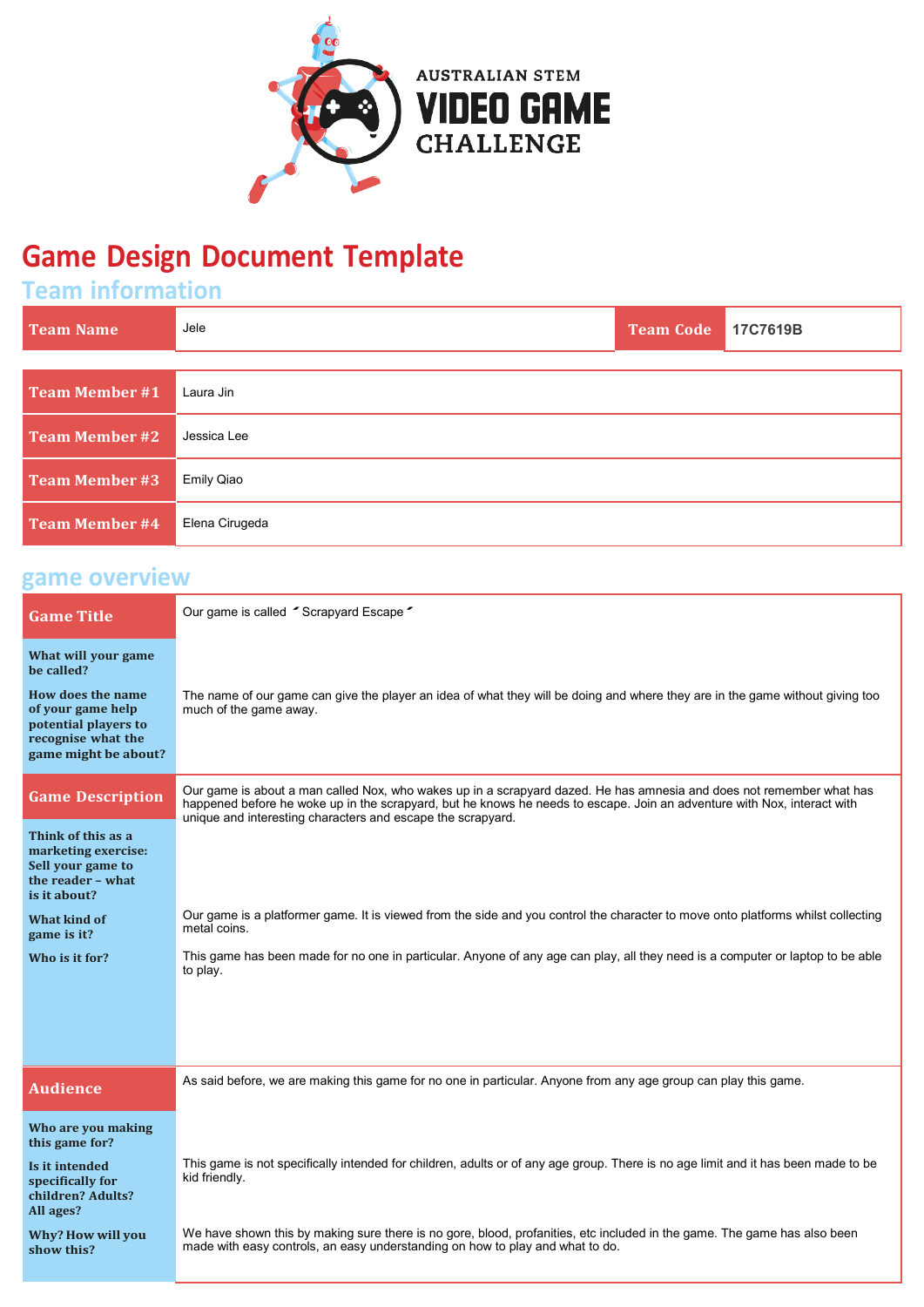| <b>Characters/Roles</b>                                                                                                                                          | Our game is based around the main character, Nox.                                                                                                                                                                                                                                                                                                                                                                                                                                                                                               |
|------------------------------------------------------------------------------------------------------------------------------------------------------------------|-------------------------------------------------------------------------------------------------------------------------------------------------------------------------------------------------------------------------------------------------------------------------------------------------------------------------------------------------------------------------------------------------------------------------------------------------------------------------------------------------------------------------------------------------|
| Who is the game<br>about?                                                                                                                                        |                                                                                                                                                                                                                                                                                                                                                                                                                                                                                                                                                 |
| Who/what are the<br>main characters<br>in your game?                                                                                                             | The main character in our game is Nox. Other characters featured in the game is C2 the robot, Penny the scrap yard worker and<br>a grey cat named Crow.                                                                                                                                                                                                                                                                                                                                                                                         |
| What role do they/will<br>they play in the story?                                                                                                                | Nox "s role in the story is to find a way to get out of the scrapyard. C2, Penny and Crow all help Nox in finding his way out of the<br>scrap yard he wakes up in.                                                                                                                                                                                                                                                                                                                                                                              |
| What is their<br>motivation for these<br>roles within the game?                                                                                                  | Nox $\sim$ s motivation is finding his way out of the scrapyard, when finding ways to get out of the scrapyard, he discovers the<br>reasons he was at the scrapyard and why he was knocked out. C2 and Crow have met Nox before the Scrapyard. C2 being his<br>companion and Crow a childhood friend of Nox. C2 came to the scrapyard with Nox and Crow was left there as of being<br>abandoned by his previous owner. Penny "s motivation for helping Nox is that although not knowing him, she wants to make<br>sure that he gets out safely. |
| <b>Environment</b>                                                                                                                                               | This game takes place in a metal scrapyard. The time of day is around midday and it is not raining, but the sky is cloudy, being<br>slightly polluted making it greyish blue.                                                                                                                                                                                                                                                                                                                                                                   |
| Where does the game<br>take place? Under<br>what conditions?<br>Do these conditions<br>have any effect on<br>the gameplay that<br>you might need<br>to consider? | These conditions make the gameplay to have some daylight, a polluted grey sky and no rain or thunderstorms in the background.                                                                                                                                                                                                                                                                                                                                                                                                                   |
| <b>Theme</b>                                                                                                                                                     | Our game addresses this year " s Australian STEM Video Game Challenge theme as we have made surrounding areas seem<br>larger than Nox, C2 and Penny, making them look miniature and the cat, Crow, bigger than the other characters.                                                                                                                                                                                                                                                                                                            |
| How will your game<br>address this year's<br><b>Australian STEM</b><br><b>Video Game</b><br><b>Challenge theme?</b>                                              |                                                                                                                                                                                                                                                                                                                                                                                                                                                                                                                                                 |

# **gameplay/mechanics**

| Objectives/Goals                                                                                                                                 | The game we are making is like a puzzle, parkour game. You're jumping from platform to platform figuring out the way to the end<br>of the level, collecting metal coins, whilst interacting with other characters as you go. |
|--------------------------------------------------------------------------------------------------------------------------------------------------|------------------------------------------------------------------------------------------------------------------------------------------------------------------------------------------------------------------------------|
| What sort of game<br>are you making?                                                                                                             |                                                                                                                                                                                                                              |
| What is the aim of<br>the game? What is<br>the player trying<br>to achieve?                                                                      | The aim of the game is to help Nox get out of the scrapyard. As you play the game you meet characters that further help develop<br>the story by helping Nox escape.                                                          |
|                                                                                                                                                  |                                                                                                                                                                                                                              |
| <b>Perspective</b>                                                                                                                               | The player " s perspective will be from the perspective of Nox. When playing the game, the players " perspective will follow Nox.                                                                                            |
| What will be the<br>players' perspective<br>when playing the<br>game?                                                                            |                                                                                                                                                                                                                              |
| Will they experience<br>the game from a first-<br>person point of view?<br>From the side (like a<br>platformer)? From a<br>top-down perspective? | The player will experience the game from a side perspective.                                                                                                                                                                 |
| Will it be a two-<br>dimensional (2D)<br>or three-dimensional<br>(3D) game?                                                                      | Our game is a two dimensional game.                                                                                                                                                                                          |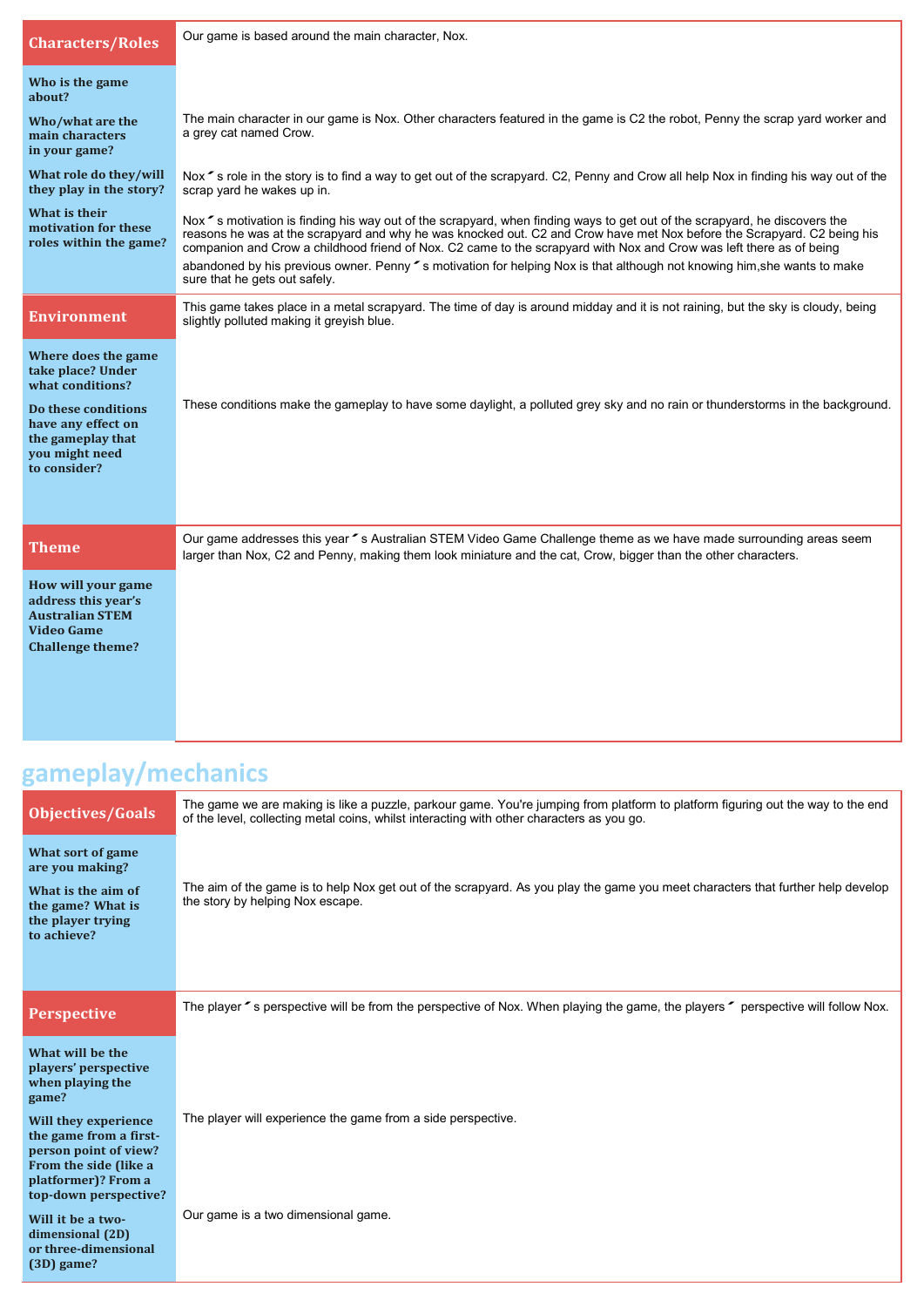| <b>Controls</b>                                                                                                                         | Players will interact with the game by using the controls allowed; the escape button, left mouse button, W, A, D, the space bar, E<br>and the left, up and right arrow keys.                                                                                                                                                                                                                                                                                                                                                                                                                                                                                                                                                                                                                                                                                                                                        |
|-----------------------------------------------------------------------------------------------------------------------------------------|---------------------------------------------------------------------------------------------------------------------------------------------------------------------------------------------------------------------------------------------------------------------------------------------------------------------------------------------------------------------------------------------------------------------------------------------------------------------------------------------------------------------------------------------------------------------------------------------------------------------------------------------------------------------------------------------------------------------------------------------------------------------------------------------------------------------------------------------------------------------------------------------------------------------|
| <b>How will players</b><br>actually play or<br>interact with the<br>game?<br>What are the controls?<br>How will they work?              | The controls of the game are the left, up and right arrow keys, W, A, D, the space bar and E. These keys are able to move the<br>main character around. The arrow keys are used to go in the direction they are indicated to, the left arrow key will make the<br>character go left, the up arrow key will make the character jump and the right arrow key. W has the same function as the up<br>arrow key, A has the same function as left arrow key, D has the same function as the right key and the space bar can be used to<br>make the character jump as well. In menus the escape button and left mouse button help the player navigate the menu. The left<br>mouse button helps the player adjust settings or options in the menus and the escape button is used to get out of the menu you<br>are currently on or access the menu when playing the game. The key E is to be used to interact with any NPC. |
| <b>Reference Points/</b><br><b>Originality</b>                                                                                          | There are many games that have similar gameplay mechanics to our game. To name some they would be $\sim$ Sonic Mania $\sim$ , $\sim$<br>Super Mario Bros ", "Little Big Planet" and many more. The games that had inspired us with our game was a google<br>extension game named "Bloxel Rebound" and a web game named "2020 game". All games inspired us to do a platformer<br>game, but 2020game had also inspired our character appearance. There were no games that had inspired our story.                                                                                                                                                                                                                                                                                                                                                                                                                     |
| Are there other games<br>that have similar<br>gameplay mechanics?<br><b>Similar functionality?</b><br>Similar stories or<br>characters? | Our game will be different as have a unique storyline and settings. We made our characters to be intruiging and engaging to<br>make it more enjoyable for the player                                                                                                                                                                                                                                                                                                                                                                                                                                                                                                                                                                                                                                                                                                                                                |
| How will your game<br>be different?<br>Why will people prefer                                                                           | We know people will enjoy our game over these games as we have a more detailed and stylised storyline when compared to the<br>games we were inspired by. We have more character development, interactions and backstories as of why they are in the<br>scrapyard. Not many games have a similar storyline and setting to ours, because of this different storyline, people may be more<br>interested in playing our game.                                                                                                                                                                                                                                                                                                                                                                                                                                                                                           |
| to play your game over<br>these games?<br>Is your game different<br>enough to be worth<br>making?<br>Why/why not?                       | We believe our game is different enough to be worth making. We have a unique and stylised storyline, an interesting setting for<br>a platformer game and four engaging characters. Many settings in games have clear blue skies and do not often show dark<br>skies covered in smoke and clouds. That is the difference between our game and others.                                                                                                                                                                                                                                                                                                                                                                                                                                                                                                                                                                |

## **technical requirements**

| <b>Platform</b>                                                                                                         | The finished product will run on Godot.                                                                                                                                                                                                                                                                                                                  |
|-------------------------------------------------------------------------------------------------------------------------|----------------------------------------------------------------------------------------------------------------------------------------------------------------------------------------------------------------------------------------------------------------------------------------------------------------------------------------------------------|
| What environment<br>will the finished<br>product run in?                                                                |                                                                                                                                                                                                                                                                                                                                                          |
| <b>Development</b><br><b>Environment</b>                                                                                | We used GoDot, Royalty free music on Chosic, Royalty free assets from Kenney and a website named pixilart to build our game.<br>Dreams Come True by Purrple Cat   https://purrplecat.com/<br>Music promoted on https://www.chosic.com/                                                                                                                   |
| What will you use<br>to build your game?                                                                                | Creative Commons Attribution-ShareAlike 3.0 Unported (CC BY-SA 3.0)<br>https://creativecommons.org/licenses/by-sa/3.0/                                                                                                                                                                                                                                   |
| <b>System</b><br><b>Requirements</b>                                                                                    | The end user requires a laptop or computer with enough storage in order to be able to play our game.                                                                                                                                                                                                                                                     |
| What sort of system,<br>specifications or<br>peripherals will<br>the end user require<br>in order to play<br>vour game? |                                                                                                                                                                                                                                                                                                                                                          |
| <b>Resourcing/</b><br><b>Capability</b>                                                                                 | The tools we accessed to fulfil our technical requirements were music, visuals and a game developing software. We made our<br>visuals on an art making website "Pixilart" and we got our music and sounds from the website Chosic, Kenney - a game asset<br>designer with the website kenney.nl, a website named "freesfx" and a website named "mixkit". |
| What tools will you<br>need access to in order<br>to fulfil your technical<br>requirements?                             |                                                                                                                                                                                                                                                                                                                                                          |
| <b>What skills or abilities</b><br>are required?                                                                        | The skills and/or abilities required were programming skills to create and code the game, creativity to envision, design and<br>produce the game visuals and web searching to find royalty free assets and music to include into our game.                                                                                                               |
| Which member(s)<br>of the team will<br>take responsibility<br>for the technical<br>requirements?                        | Elena and Jess took responsibility for the technical requirements.                                                                                                                                                                                                                                                                                       |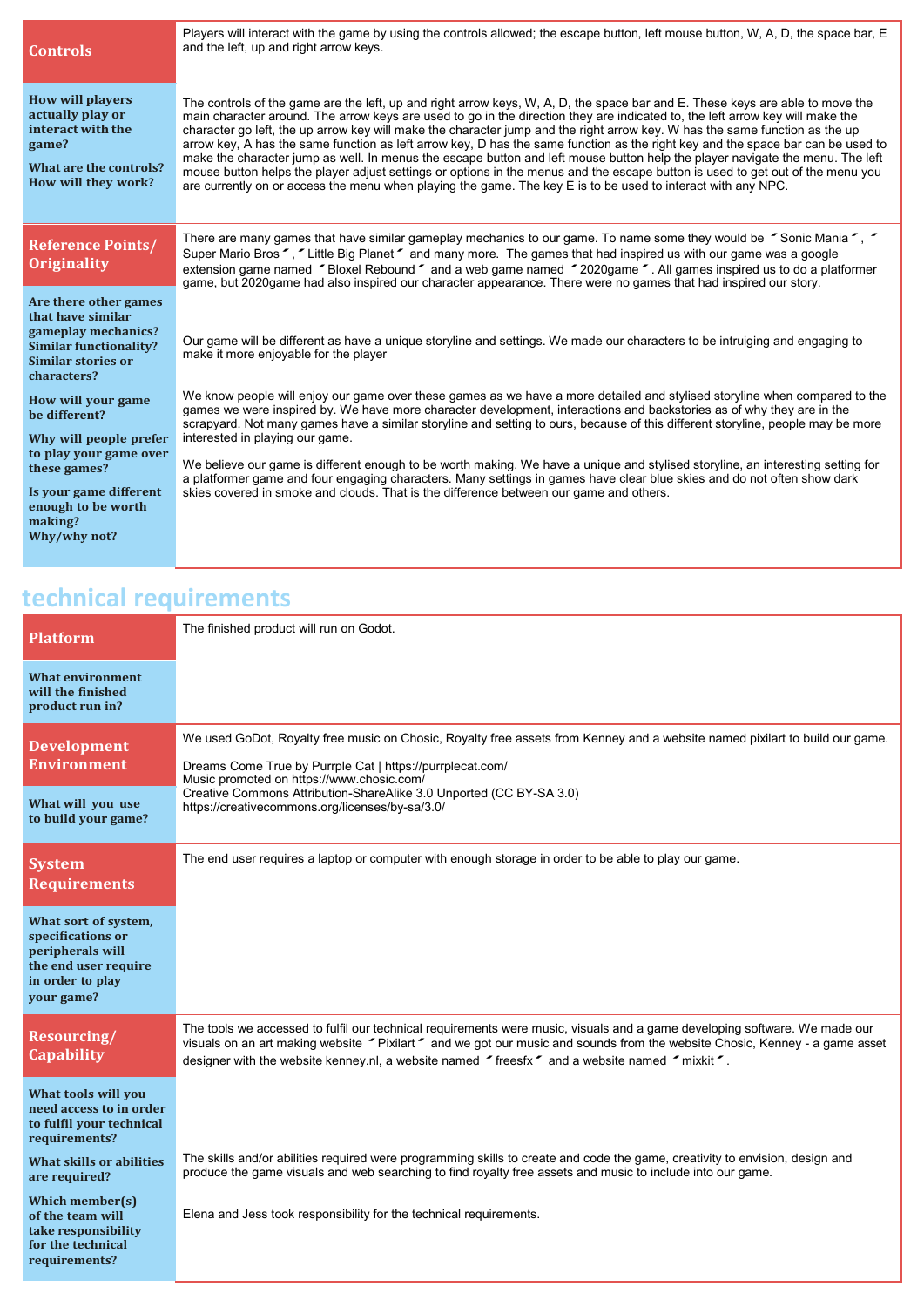#### **visuals/artwork/graphics**

|                                                                                                                                                 | The basic look of the game is pixelated. We represented this by creating pixel art for the background and characters on the                                                                                                                                               |
|-------------------------------------------------------------------------------------------------------------------------------------------------|---------------------------------------------------------------------------------------------------------------------------------------------------------------------------------------------------------------------------------------------------------------------------|
| <b>Style</b>                                                                                                                                    | website pixilart .                                                                                                                                                                                                                                                        |
| What will the basic<br>look of the game<br>be? How is this<br>represented in the<br>visual appearance<br>of the characters<br>and environments? |                                                                                                                                                                                                                                                                           |
| <b>Process</b>                                                                                                                                  | We made many different concepts and used the website "pixilart" to create the backgrounds and characters within the game.                                                                                                                                                 |
|                                                                                                                                                 | The concepts and designs we initially made and tested helped us choose our desired visual style. We ended up using one of the<br>concepts but changed the colours and added more details. We achieved our desired visual style of a murky sky and mountains               |
| How will you go about<br>achieving your desired<br>visual style?                                                                                | of junk.                                                                                                                                                                                                                                                                  |
| How will you get from<br>the concept stage to<br>the finished product?                                                                          | We created many concepts and decided which one was the best we had imagined the game to look like and made sure it was<br>easy to create to finish on time. We also made sure we set deadlines on when a certain character or background was needed to<br>be finished by. |
|                                                                                                                                                 |                                                                                                                                                                                                                                                                           |

### **timeline**

| <b>Deadline</b>                                                                                                       | Our game needs to be ready by the 5th of August 2021.                                                                                                                                                                                                                                                                                                     |
|-----------------------------------------------------------------------------------------------------------------------|-----------------------------------------------------------------------------------------------------------------------------------------------------------------------------------------------------------------------------------------------------------------------------------------------------------------------------------------------------------|
| When does your<br>game need to be<br>ready for submission?                                                            |                                                                                                                                                                                                                                                                                                                                                           |
| <b>Timeline</b>                                                                                                       | The deadline affects components of our game as we need to make sure that what we envision isn't too difficult for us to finish<br>and that the components will be finished before the deadline.                                                                                                                                                           |
| How does the<br>deadline affect other<br>components of your<br>game?                                                  |                                                                                                                                                                                                                                                                                                                                                           |
| <b>What components</b><br>are the priorities for<br>you to begin work on<br>immediately? What<br>components can wait? | The artwork, animations and gravity coding were the priorities that we needed to begin immediately as they were essential for<br>our game to be made. The components that could wait were the main menu, levels and sound effects. These components were<br>completed last as they would not be able to be done without the basic artwork and characters. |
| When will your game<br>need to be ready for<br>testing?                                                               | Our game will be ready by the 3rd of August for testing.                                                                                                                                                                                                                                                                                                  |
|                                                                                                                       |                                                                                                                                                                                                                                                                                                                                                           |